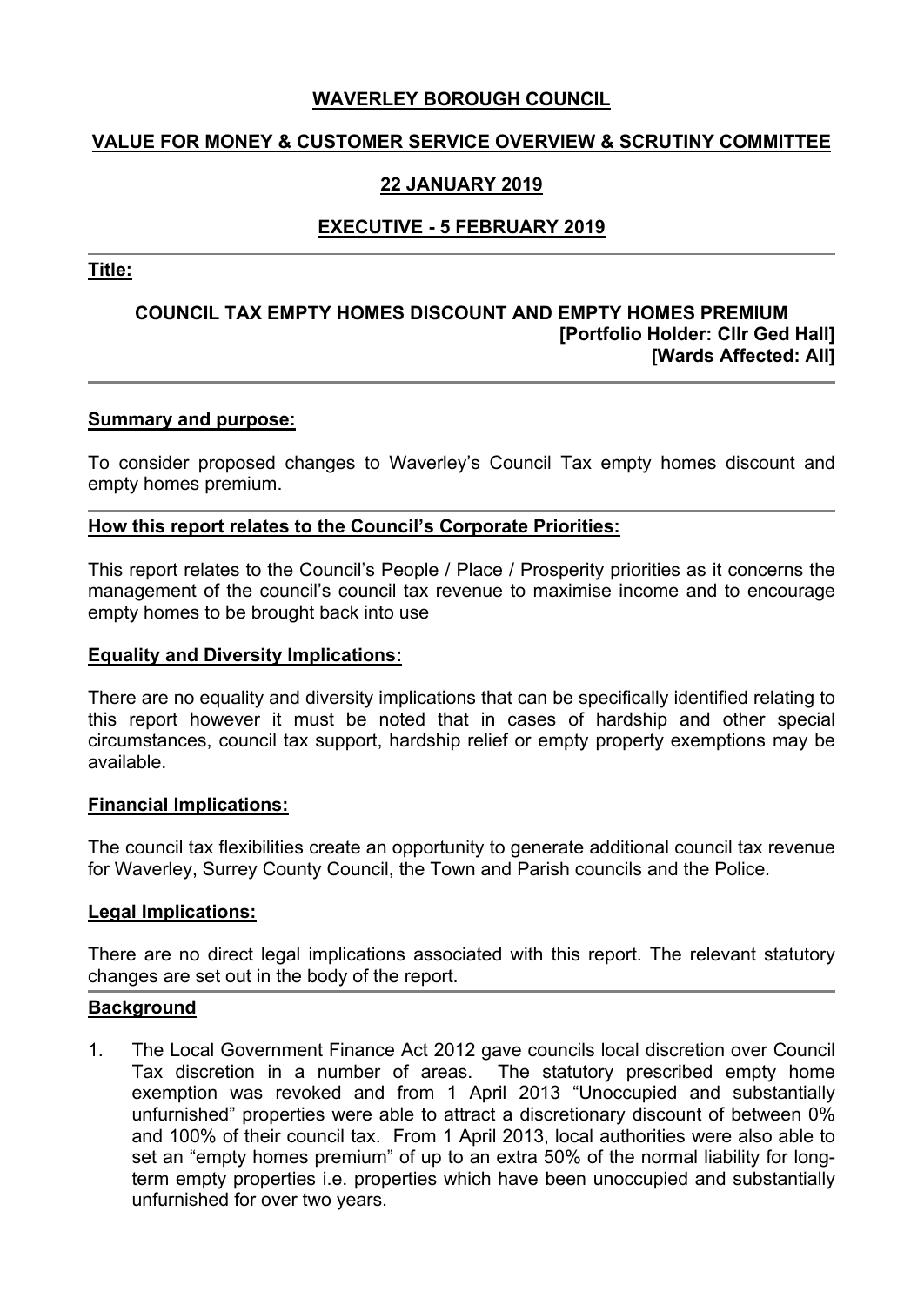- 2. In December 2012 the decision of the Council was to:
	- set a new empty home discount at 50% for the initial 6 month period beginning from 2013/14, and
	- introduce an empty homes premium of an extra 50% for homes that are empty for more than 2 years (being the maximum allowable at the time).
- 3. In the November 2017 Budget, the Chancellor announced the Government's intention to legislate to bring the maximum empty home premium to an extra 100% of the normal liability.
- 4. This legislation has been enacted and, within this, the Act included additional provisions covering properties that have been empty for very long periods.
- 5. This report looks at withdrawing the 50%, 6 month empty home discount altogether from 1 April 2019 and raising the empty home premium to 100% from 1 April 2019 and subsequent additional rates commencing in April 2020 and April 2021 as allowed for under the legislation.

# **Empty and substantially unfurnished property council tax discount**

- 6. In December 2012 the Council approved the application of a 50% council tax discount in respect of unoccupied and substantially unfurnished properties for the first six months.
- 7. It has recently been noted that other Surrey authorities are reviewing their policies with a number of them proposing to remove the discount. The current discounts given are shown here:

|                     | Unoccupied and substantially<br>unfurnished council tax discount |
|---------------------|------------------------------------------------------------------|
| Elmbridge           | 100% for 1 month                                                 |
| Epsom               | 100% for 1 month                                                 |
| Guildford           | 100% for 1 month                                                 |
| <b>Surrey Heath</b> | 100% for 28 days                                                 |
| Woking              | 100% for 28 days                                                 |
| Spelthorne          | 100% for 1 month                                                 |
| Mole Valley         | 100% for 28 days                                                 |
| Runnymede           | 100% for 3 months                                                |
| Reigate             | 100% for 28 days                                                 |
| Tandridge           | 100% for 28 days                                                 |
| Waverley            | 50% for 6 months                                                 |

- 8. A benchmarking exercise conducted by Elmbridge Borough Council has shown that the majority of councils in the following neighbouring Counties give no discount at all:
	- Kent
	- West Sussex
	- East Sussex
	- Hampshire
	- Essex
	- Buckinghamshire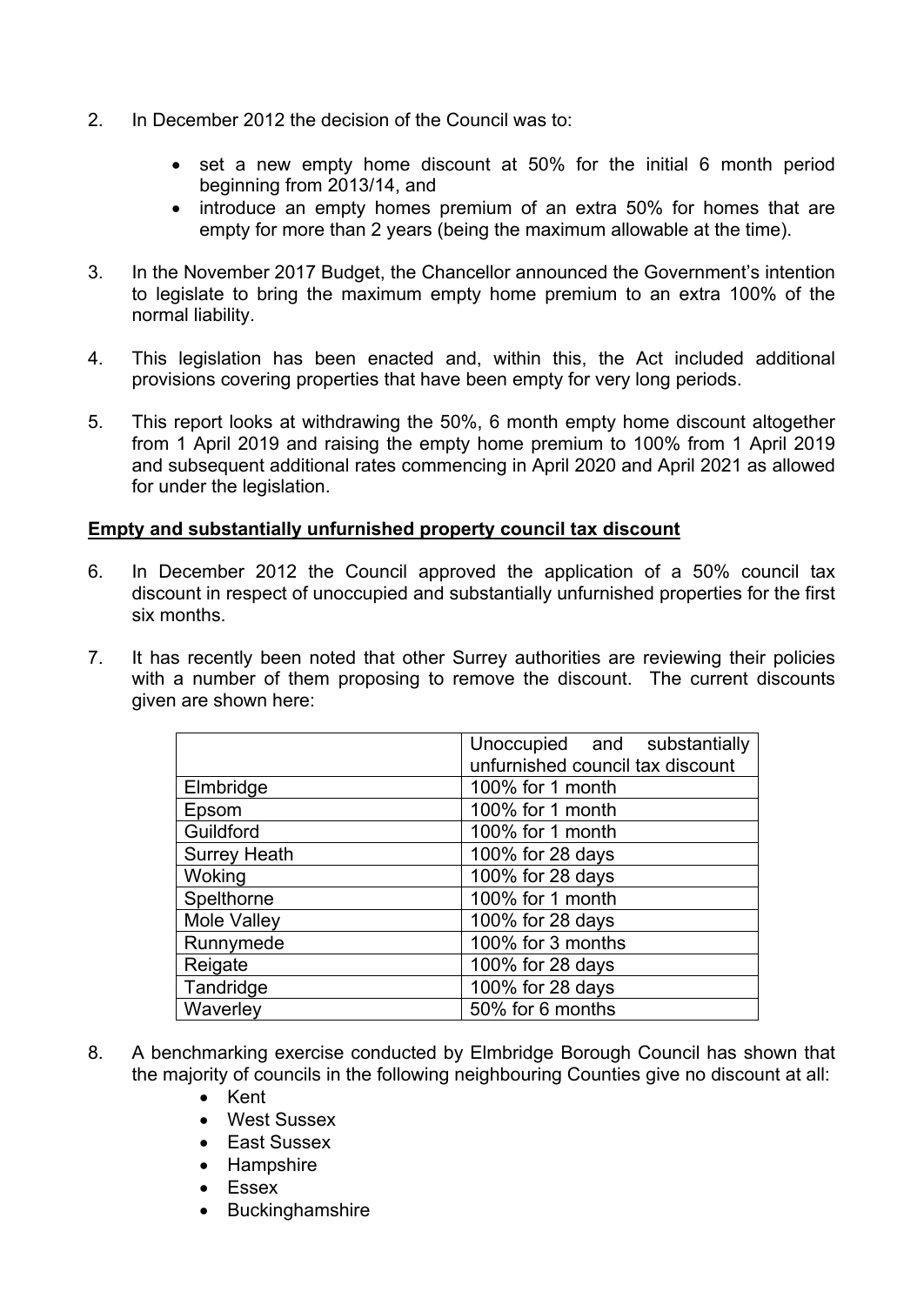- Greater London Authority
- 9. One further administrative consideration is that the processing of the current discount is time consuming; its withdrawal would also therefore ease this burden.
- 10. It is recommended that the previously determined 6-month 50% "unoccupied and substantially unfurnished" discount be removed from 1 April 2019 by varying the determination to a 0% discount from the date the property becomes unoccupied and substantially unfurnished. The 1 April 2019 determination will enable enough time for effective communication and changes to systems and processes.
- 11. The 6-month discount is currently being given to 578 properties. The removal of this discount will generate a potential increase in council tax income of £54,000 for Waverley (£430,000 to Surrey County Council, £72,000 to Surrey Police) whilst also encouraging owners of empty homes to bring them back into use.

## **Council Tax Premium for long-term empty and unfurnished properties**

- 12. On 20 February 2018, Council approved the increase to Waverley's empty homes premium to 100% "at the earliest opportunity once the Government has published the necessary regulations and given authority."
- 13. On 1<sup>st</sup> November 2018 the Rating (Property in Common Occupation) and Council Tax (Empty Dwellings) Act 2018 was given Royal Assent.
- 14. It is therefore for information here to report that the Council will increase the council tax premium on long term "empty and unfurnished properties" from 50% to 100% beginning 1<sup>st</sup> April 2019.
- 15. The current council tax premium is currently paid by 148 properties. The proposed change to the premium may result in an increase in revenue to Waverley Borough Council of up to £14,000 (Surrey County Council of up to £114,000 and Surrey Police of up to £19,000) if homes remain empty and substantially unfurnished and/or may encourage empty homes to be brought back into use.
- 16. The additional provisions to the Rating (Property in Common Occupation) and Council Tax (Empty Dwellings) Act 2018 covered properties that were empty for very long periods. The amendment provided for maximum additional rates of:
	- 200% extra (for properties empty for 5-10 years) (commencing in April 2020), and
	- 300% extra (for properties empty for 10+ years) (commencing in April 2021).

In other words, council tax-payers can be required to pay 200% of the standard bill after two years, 300% of the standard bill after 5 years and 400% after ten years.

17. It is proposed that the maximum council tax premium be applied at the above respective commencement dates with the proviso (included in guidance for local authorities in England, published in May 2013) that if the reason a property is empty and unfurnished is that it is available for rent or sale, that these properties be excluded from the determination, subject to satisfactory evidence being provided.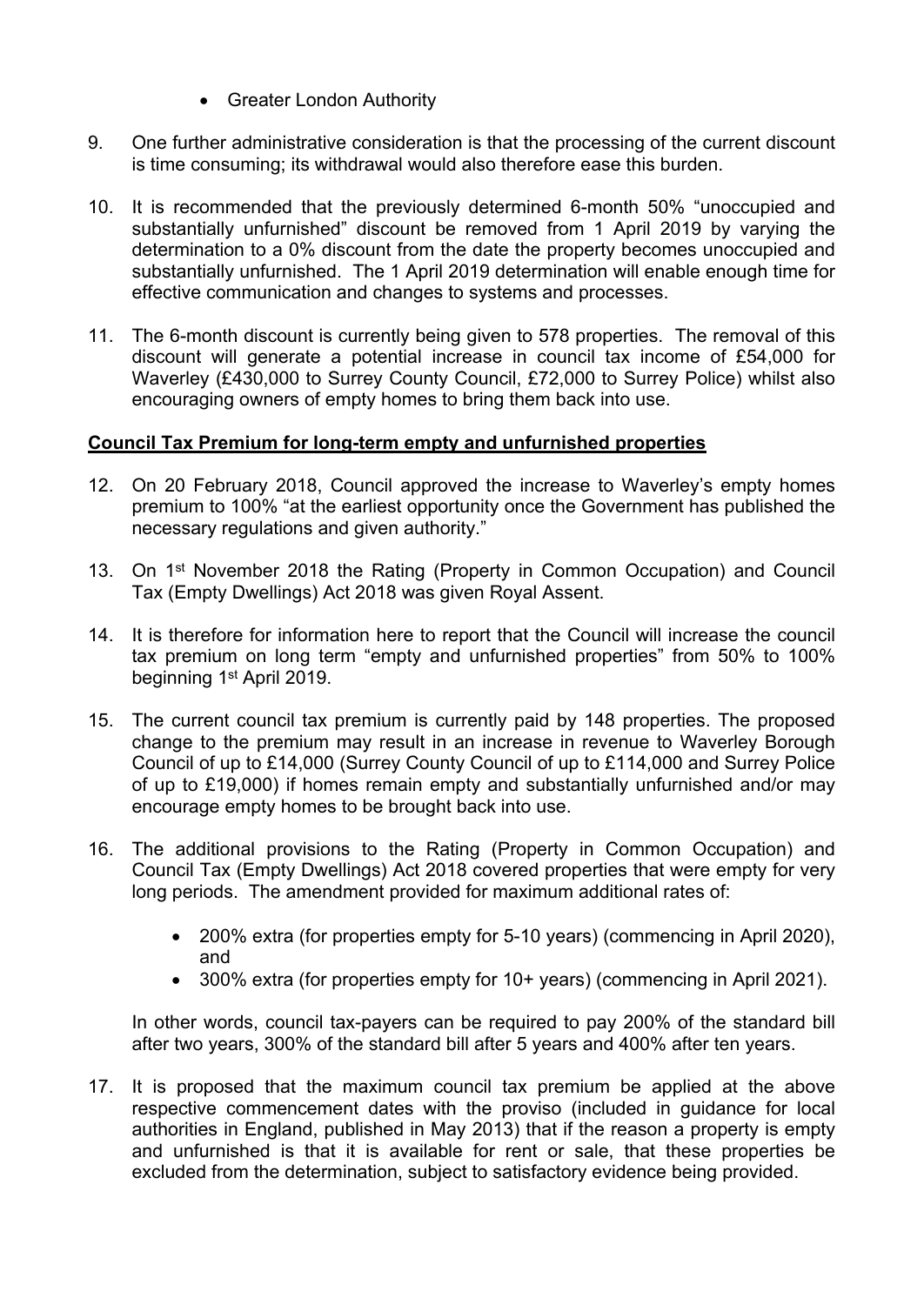# **Cases of Hardship and Empty Homes exemptions**

18. In cases of hardship or vulnerability a council tax payer can apply for discretionary relief from Waverley's Council Tax discretionary relief scheme (under section 13A(1)(c)). Households on low income can also apply for a council tax reduction under Waverley's Council Tax Support Scheme. There are other special situations also where a person may not need to pay Council Tax if a property is empty; one such situation is for up to six months after someone has died and if probate or letters of administration are pending.

# **Conclusion**

- 19. Abolishing the discretionary 50% 6-month Council Tax discount for "empty and substantially unfurnished properties" from 1 April 2019 will generate additional income for Waverley, and encourage empty homes to be brought back into use in the Borough.
- 20. Increasing the Council Tax premium on long term "empty and unfurnished properties" from 50% to 100% extra beginning 1 April 2019 implements the 20 February 2018 Council direction.
- 21. Further increasing the Council Tax premium for subsequent years according to the commencement dates in paragraph 17 will also increase council tax revenue and encourage long term empty homes to be brought back into use.

# **Observations from Value for Money & Customer Services Overview & Scrutiny Committee**

- 22. The VfM and Customer Service O&S Committee considered this report at its meeting on 22 January 2019 and made the following observations.
	- Having considered the benchmarking information contained within the report, the Committee agreed that Waverley's current position was overly generous and the discount period should be reduced.
	- The Portfolio Holder for Housing was in attendance at the meeting and highlighted that landlords had a legal requirement to carry out safety checks between tenants, thus causing a delay in re-letting properties. She suggested that the Committee consider recommending a 1 month discount rather than abolishing the discount altogether. The Committee was supportive of this proposal which would bring Waverley more in-line with other Surrey districts. It also was noted that the policy could be reviewed again the following year.
	- The Committee also endorsed the proposal to encourage owners of long term empty properties to bring these back into use by applying the maximum additional Council Tax premiums.
- 23. Having considered the proposed recommendations from Executive to Council, the Committee recommended the following amendment to recommendation 1.
	- 1. The discretionary Council Tax discount for "empty and substantially unfurnished properties" **is reduced to 1 month** from 1 April 2019.